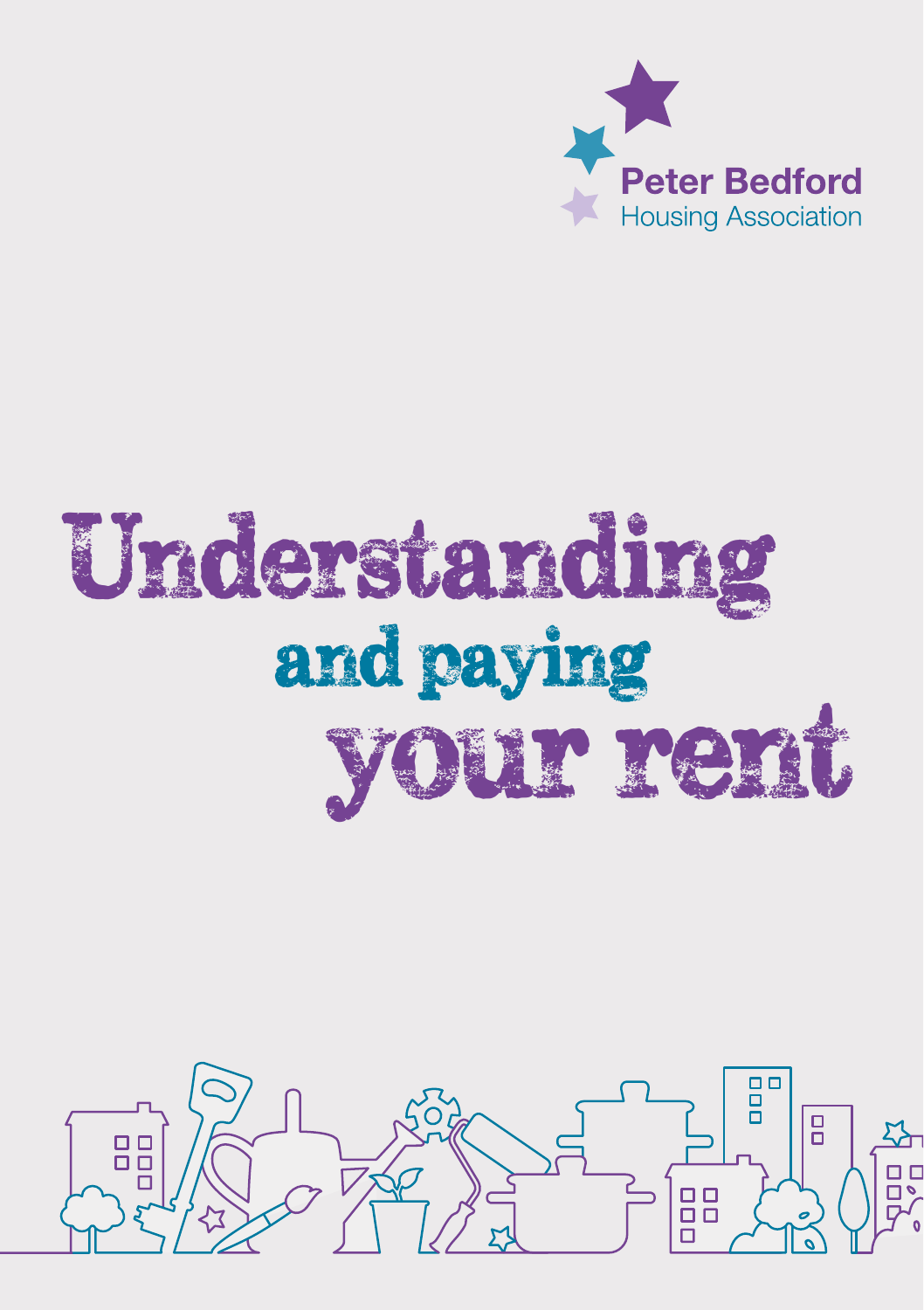

### **What do I pay?**

Our rents are made up of basic rent, service charges and fuel charges. We aim to keep these as low as possible while covering our costs.

Your tenancy or licence agreement details the rent you need to pay and when you need to pay it.

#### **Basic rent:**

Your basic rent is what you pay to live in the property. Your rents help pay for the repairs and maintenance.

Rents on shared properties include council tax.





### Service charge.

**fuel charge and water rates:** Service charges pay for services such some maintenance and cleaning. All charges are pooled so that all tenants in self-contained housing pay the same, and all tenants in shared housing pay the same. There is a small charge for tenants in shared or self-contained flats who live on estates.

Tenants in self-contained flats pay for their gas and electricity direct to the utilities companies.

### **Enhanced Housing Management Charges:**

For tenants in our enhanced housing management service there is an extra charge which pays for staff to help you keep up your tenancy.

### **Support:**

There is normally no charge if you receive support from PBHA.

## Your rent explained Ways to pay your rent

**Paying Rent through our website:**

We will give you an Allpay card when you sign your accommodation agreement. Once you've registered the card, you can pay here: **www.peterbedford.org.uk/payyour-rent-online/**

If you need help, just ask your Support Worker to show you how it works.





### **Other ways to pay:**

- Set up a Standing Order with your bank
- At a PayPoint outlet
- Cheque/cash at Kingsland Hub
- If you have any arrears, including service charges, we can arrange to take direct payment from the DWP



2 ) and the contract of the contract of the contract of the contract of the contract of  $\mathbf{3}$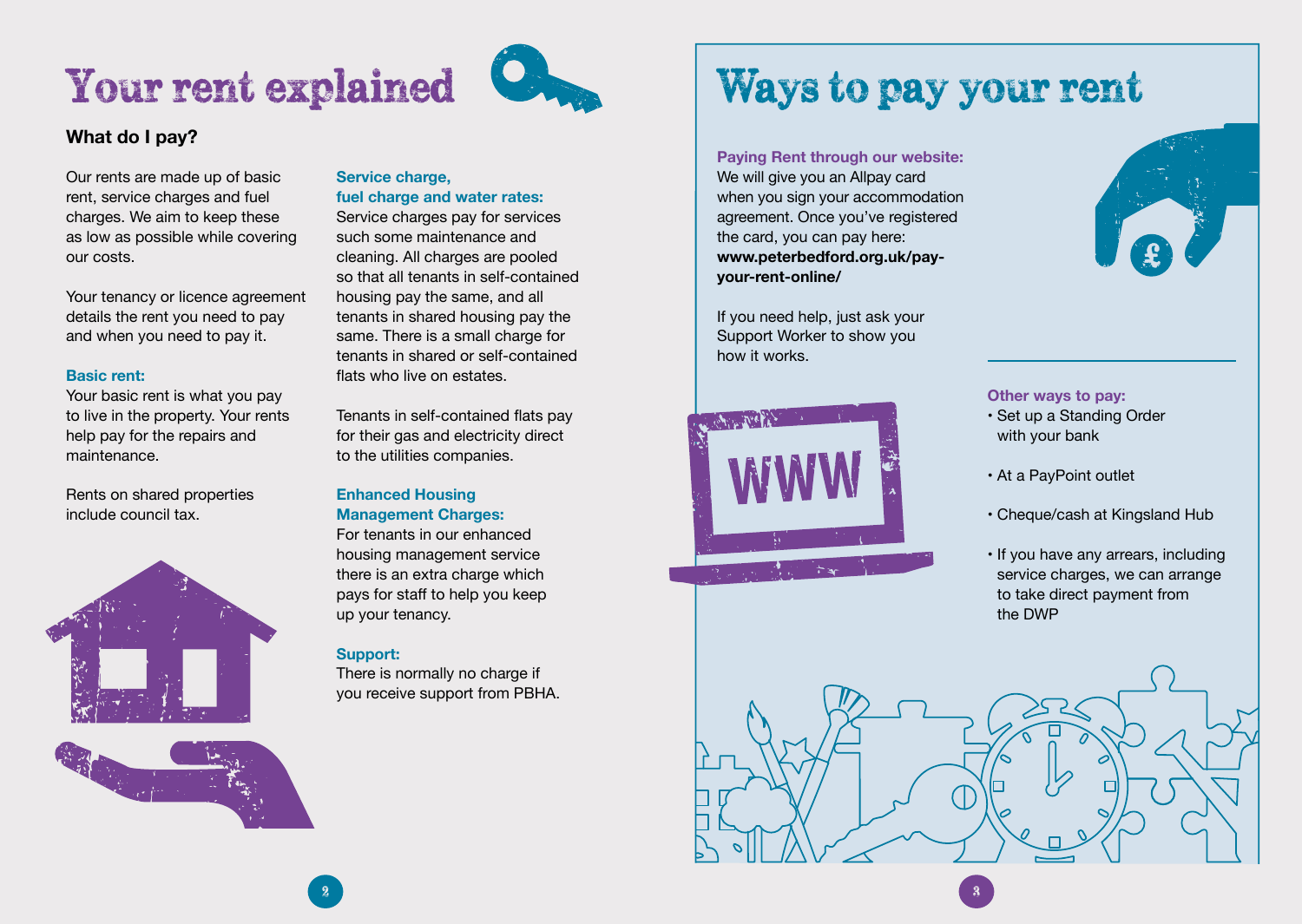## Ways we can help you: In arrears?

- Carry out a pre-tenancy budget so you know you can afford your rent.
- Help you put down a deposit so you start your PBHA rent account in credit.
- Assist you in applying with housing benefit, if needed.
- Arrange a settling visit from our income team once you've moved in.
- Help you understand your rent statements.
- Hold drop ins at our hubs so you can talk through any difficulties with paying.
- Send you a rent statement every three months (you can ask for a statement any time).
- Advise you on our arrears policy.
- Support you to gain employment.
- Courses on budgeting and money management.

**Applying for housing benefit:** If in low paid work or on benefits, you can apply for housing benefit to help with your rent.

Your PBHA support worker or Housing officer can help you.

Please let us know of any changes that might affect your housing benefit.

**Apply for housing benefit:** www.hackney.gov.uk/benefit-claim

www.islington.gov. uk/advice/benefits/ counciltaxandhousingbenefits/ Pages/howtoclaim.aspx



### **What you should do:**

- Pay your rent on time.
- Get in touch if you are having difficulty with paying your rent.
- Take responsibility for your housing benefit claim if you have one (claims are only usually backdated for one month).
- Respond promptly to our calls, texts and letters.

 $\Box$  $\Box$ 

 $\mathcal{D}_{\mathcal{L}}$ 



 $\Box$ 



- Make contact with you after 2 weeks of arrears.
- Make an arrears agreement with you.
- Provide you with advice on repaying the debt and managing your money.
- Give details of independent advice agencies.
- Give you a range of repayment options.
- Only offer you transfers when you are not in arrears.
- Only take action to remove you from the property after other options have been explored.
- If you have more than 8 weeks arrears we will issue notice and take court action to recover the property.
- If you are evicted, we will send your debt to a debt collection agency.